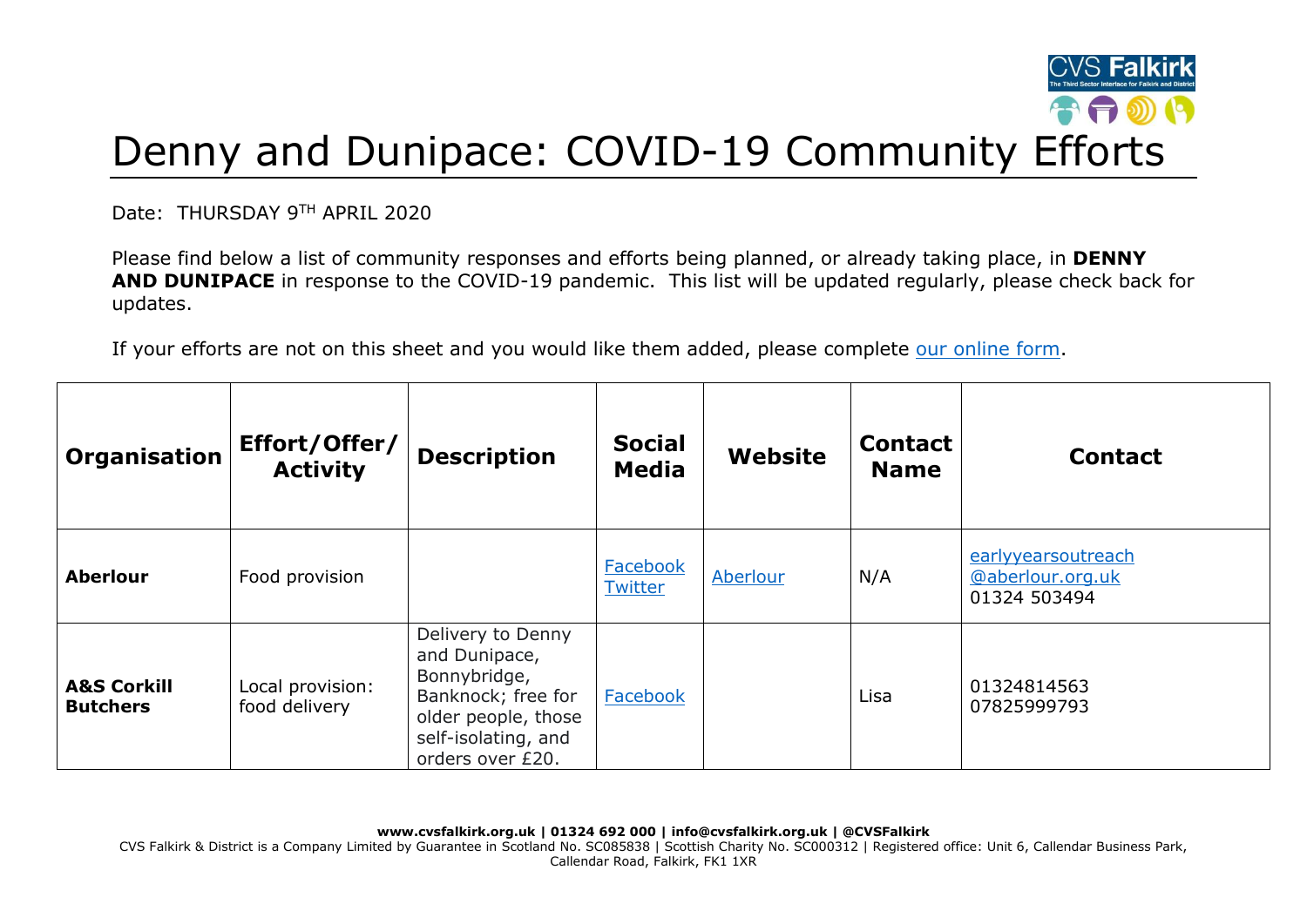

| <b>COVID-19 Forth</b><br><b>Valley Support</b><br>Group   | Volunteers and<br>Information | Able to identify<br>local co-ordinators<br>in each street to<br>leaflet drop, collect<br>shopping and<br>prescriptions. Also<br>able to use<br>contacts within<br>local churches for<br>storage and sorting<br>of food parcels etc;<br>already connected<br>with Denny Baptist<br>Church food bank.<br>Facebook group<br>provides offers of<br>help and<br>information. | Facebook | N/A | Shona JR<br>Peattie<br>Helen<br>Cumming<br>Norman<br>Graham | shonajrbarrie@qmail.com<br>07740203472 |
|-----------------------------------------------------------|-------------------------------|-------------------------------------------------------------------------------------------------------------------------------------------------------------------------------------------------------------------------------------------------------------------------------------------------------------------------------------------------------------------------|----------|-----|-------------------------------------------------------------|----------------------------------------|
| <b>Denny</b><br><b>Community</b><br><b>Support Group</b>  | Food parcels                  | Food parcels with<br>essentials items<br>available free to<br>local Denny and<br>Dunipace residents.<br>Open Mondays,<br>Wednesdays and<br>Fridays; delivery<br>available on<br>request.                                                                                                                                                                                | Facebook | N/A | Louise Hay<br>Charlie<br>Hastie                             | staff@dcsq.scot<br>01324 824623        |
| <b>Denny and</b><br><b>Dunipace</b><br><b>Coronavirus</b> | Information                   | Facebook group for<br>members to learn<br>and find resources<br>for supporting their                                                                                                                                                                                                                                                                                    | Facebook | N/A | Ania<br>Sandland                                            | ania@otbds.org<br>07514905945          |

**www.cvsfalkirk.org.uk | 01324 692 000 | info@cvsfalkirk.org.uk | @CVSFalkirk**

CVS Falkirk & District is a Company Limited by Guarantee in Scotland No. SC085838 | Scottish Charity No. SC000312 | Registered office: Unit 6, Callendar Business Park, Callendar Road, Falkirk, FK1 1XR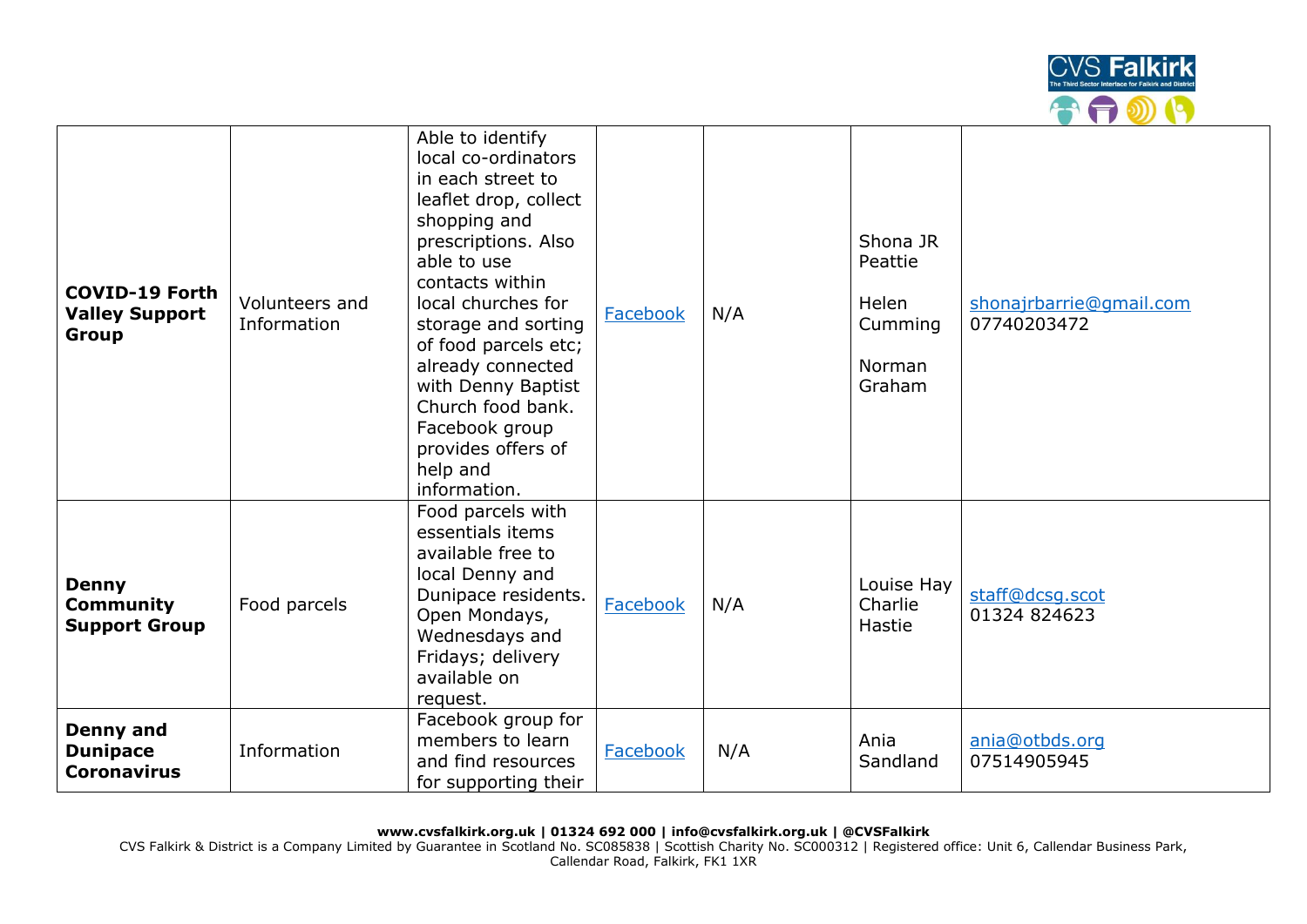

| <b>Community</b>                                           |                                               | immediate                                                                                                                                                                                                                                                                                                 |          |     |     |              |
|------------------------------------------------------------|-----------------------------------------------|-----------------------------------------------------------------------------------------------------------------------------------------------------------------------------------------------------------------------------------------------------------------------------------------------------------|----------|-----|-----|--------------|
| <b>Response Group</b>                                      |                                               | neighbours, friends                                                                                                                                                                                                                                                                                       |          |     |     |              |
|                                                            |                                               | and family in the                                                                                                                                                                                                                                                                                         |          |     |     |              |
|                                                            |                                               | area.                                                                                                                                                                                                                                                                                                     |          |     |     |              |
| <b>Denny Post</b><br><b>Office</b>                         | Local provision                               | Offering a home<br>service for older or<br>vulnerable people<br>worried about<br>visiting the shop;<br>includes shopping,<br>bill payments,<br>letters and parcels,<br>and gas and<br>electricity top ups.<br>Also promoting as<br>a parcel delivery<br>address due to<br>restricted Royal<br>Mail hours. | Facebook | N/A | N/A | 01324 822667 |
| <b>George Kirk and</b><br>Sons (Kirk's)<br><b>Butchers</b> | Food provision:<br>collection and<br>delivery | Free delivery within<br>Denny and<br>Dunipace (small<br>charge outwith);<br>open Mon - Sat<br>8am - 5pm, Wed<br>$8am - 1pm$<br>(subject to<br>change). Orders<br>should be placed<br>by phone (payment<br>also taken by<br>phone via card).                                                               | Facebook | N/A | N/A | 01324 823399 |

CVS Falkirk & District is a Company Limited by Guarantee in Scotland No. SC085838 | Scottish Charity No. SC000312 | Registered office: Unit 6, Callendar Business Park, Callendar Road, Falkirk, FK1 1XR